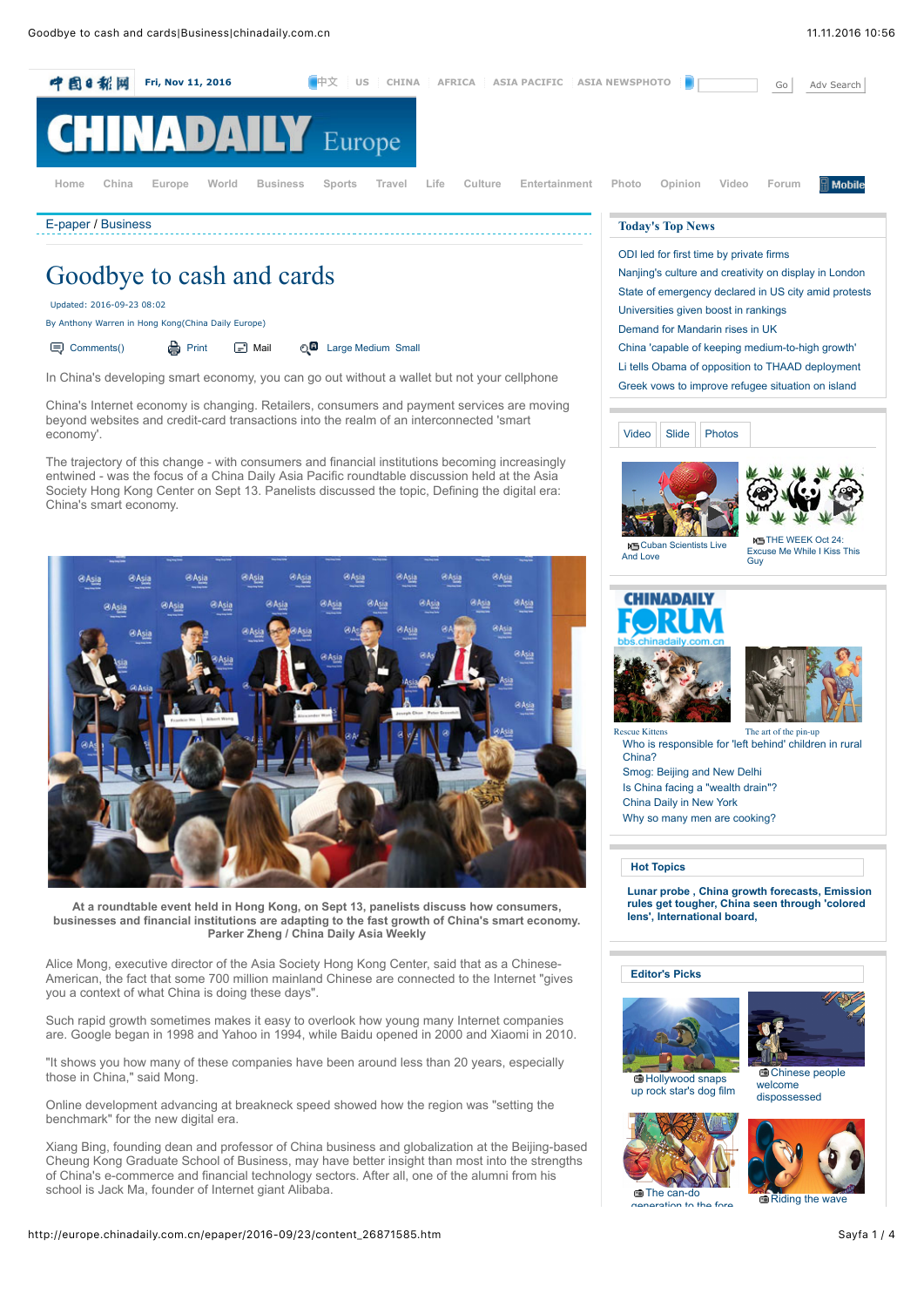## Goodbye to cash and cards|Business|chinadaily.com.cn 11.11.2006 10:56

Xiang said that having created his online empire, Ma returned to Xiang's college to recruit economics professors for roles in his companies. He did this not once, but twice.

For Xiang, the smart economy is just one of the sweeping changes that have washed over China in the past few decades. It is the economic prosperity and progress hinged on three "typhoons", he said, for "when typhoons blow even pigs can fly".

The first of these, Xiang said, was neoliberalism, which began in 1979 and influenced China's reforms of the 1980s. The second was the wave of globalization, including China's entry into the World Trade Organization in 2001. And the third "typhoon" was the introduction of the digital use, and democratization, of information.

For those nations that adopt and adapt global trends, he said, a shift to digital technologies has helped speed up economic restructuring.

"Despite all the arguments, I'll stick to my guns and be very optimistic about China's economic prospects," he said, admitting that whenever he thought differently he had been proved wrong.

"I have underestimated this economy each and every time," he joked.

When it comes to the digital economy, said Xiang, China certainly has advantages.

"The government has been promoting Internet Plus since 2014, he pointed out, adding that incentives have been used to promote the online sector.

"I think China is more ready than many other countries, despite huge challenges," he said. The country does not even need to seek innovation to drive growth, Xiang said, as the government has more options than ever before, including deregulation of sectors.

The mainland has a wealth of choices, but for Hong Kong a smart economy is a necessity, according to Albert Wong, CEO of the Hong Kong Science and Technology Parks Corporation.

"We need to do technology innovation in Hong Kong - not because we can do it, but because we have to do it," Wong said.

"I think the economy in Hong Kong, (if we are) honest with ourselves, is not doing too well. Technology is one of the keys to move us to the next step."

A government-funded organization, the Hong Kong Science Park hosts more than 600 innovating companies. As well as biotechnology and other fields, the organization is also involved in developing technologies to create a 'smart city'.

Despite the science park's good reputation among Hong Kong people, Wong said there is a concern that developments have not been promoted enough, even though some of the companies are "pretty cool".

Hong Kong can not deliver technological advances on its own, though, and partners are required. "Hong Kong is only so big," said Wong, "and not just physically."

With data playing a "huge part" in a viable smart economy, tapping into the cross-border ecosystem is important.

AsiaPay is in the business of using information across borders. Its founder and CEO, Joseph Chan, said that as an electronic payment service provider the company has worked with payment brands and merchants in Hong Kong, the Chinese mainland and elsewhere in Asia since 2000.

"A lot of the developments are in helping Asian merchants to provide more payment convenience to Chinese travelers and retailers," Chan said.

When Chinese e-commerce first took off, the businesses were focused largely on the manufacturing sector. But the shift to service industries and brand building has required Chinese companies to better understand the behavior of buyers, both at home and abroad.

The interconnectedness of the smart economy has helped in other areas.

Online platforms, for instance, offer payment in installments or on-the-spot personal loans. Such services that put users' entire financial experience in one basket are becoming a reality, said Chan.

Part of that drive for development has been fostered not just by the growing Asian economy but by more demanding customers, said Frankie Ho, general manager of Baidu International. The company is an online platform that offers online solutions to top-tier companies.

"E-business' greatest benefit is in data," Ho said, with the collection of economic data and information useful in building the knowledge of the user base.

Rather than developing new tools. Ho said, the big issue will be "how to move what we (already)

## http://europe.chinadaily.com.cn/epaper/2016-09/23/content 26871585.htm Sayfa 2 / 4



**XIANG BING**<br>professor of China business<br>and globalization at the Beljing**based Cheung Kong Graduate**<br>School of Business





[buoy cruise market](http://europe.chinadaily.com.cn/business/2016-06/10/content_25667998.htm)

she followed he heart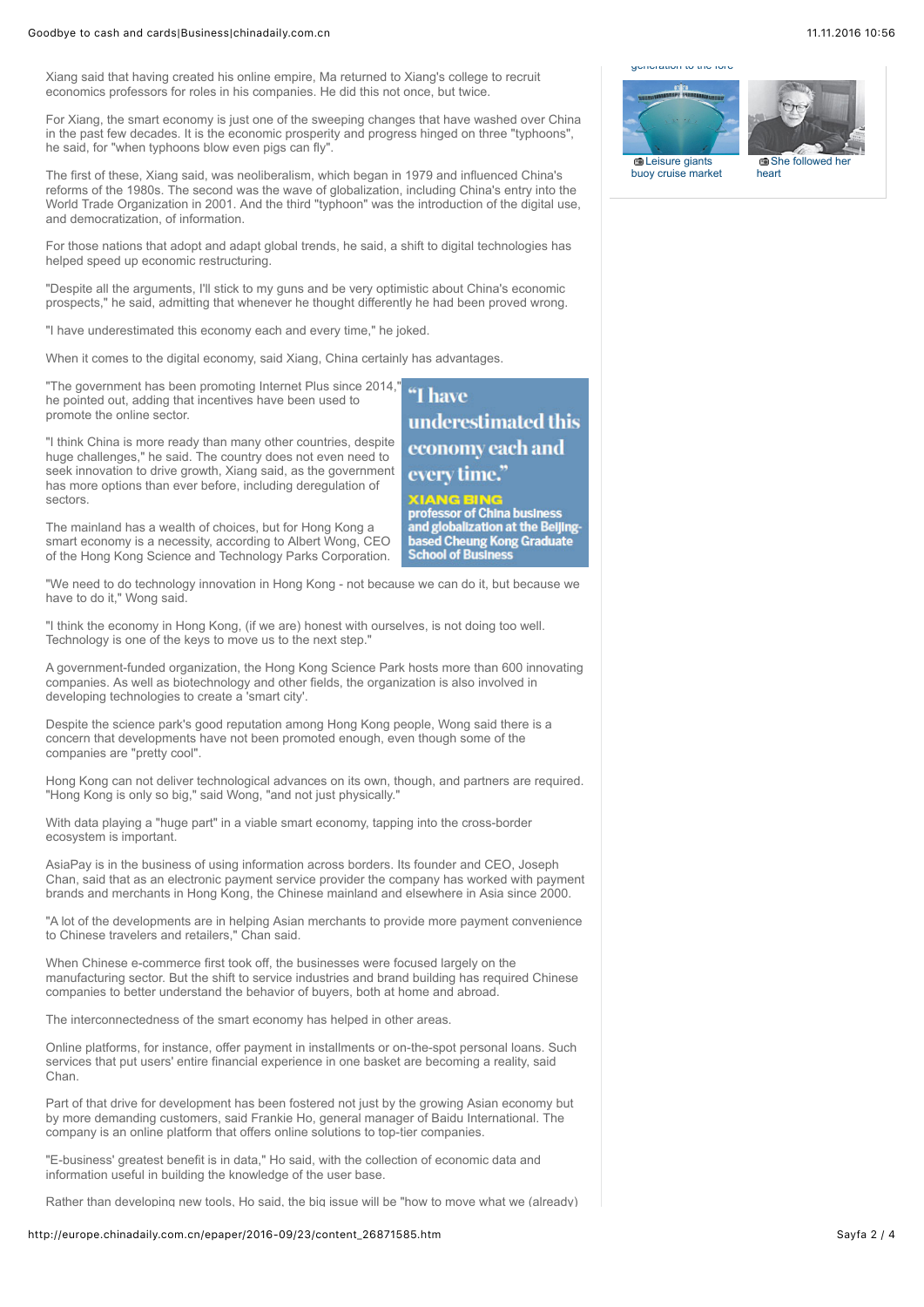## Goodbye to cash and cards|Business|chinadaily.com.cn 11.11.2006 10:56

Rather than developing new tools, Ho said, the big issue will be "how to move what we (already) have into the mobile landscape". It is about bringing developed markets directly into the hands of the cell phone or tablet user.

For the recently introduced system of payments using a mobile phone, some countries have used contactless methods - phones being "tapped" against a scanner. But China has gone one step further: Many payments can be sent at the touch of a button.

"In China, you can forget to bring along your wallet - but you need to bring your phone," said Ho.

Chan, the CEO of AsiaPay, agreed. "We're talking about a cash society to cashless, which is more like a plastic or card society," he said.

"And after that it's a cardless society. Right now, more and more people (in China) are using their mobile phones to tap and pay."

While most of the speakers generally had nothing but praise for the smart economy, Peter Greenhill, head of e-business at Equiom Group, a financial solutions company, offered a pragmatic view of its downsides - and an even more futuristic vision.

"The phrase smart economy has, unfortunately, been used to mean different things in different countries," Greenhill said. In his experience it was not a new idea - nor a one-off concept with a limited future.

The result will be lost jobs, he said, as bricks-and-mortar banks, travel agents and shops find customers head online. On top of that, there are issues governments and companies need to look at, from data privacy to money laundering.

"All of the smart changes people have been talking about, they're not completed," he said.

"Are they reshaping economies? Absolutely - just as they've done since at least the 1970s. But it's now at a much faster pace. It's accelerating all the time."

And if Greenhill is correct, these smart economy tools will eventually be viewed as "old and outdated".

He is working with innovators on the next generation of systems, using 3D and virtual reality to create unprecedented interconnectedness in everything from health to education.

As technology becomes increasingly borderless - and data moves freer and faster around the globe - the challenge is for Hong Kong and the rest of Asia to continually adapt and find roles in its development.

anthony@chinadailyapac.com

(China Daily European Weekly 09/23/2016 page29)  $-$ 

|                           | 0                                |                | <b>China Daily App Download Street</b> |                         |                     |
|---------------------------|----------------------------------|----------------|----------------------------------------|-------------------------|---------------------|
| China                     | <b>Business</b>                  | World          | Life                                   | <b>Entertainment</b>    | <b>Sport</b>        |
| <b>Politics</b>           | <b>Policies</b>                  | Asia & Pacific | People                                 | <b>Celebrities</b>      | China               |
| Society                   | Economy                          | Americas       | X-Ray                                  | <b>Movies</b>           | <b>Stars</b>        |
| Sci-Tech                  | Companies                        | Europe         | <b>Hot Pot Column</b>                  | Music                   | Golf                |
| People                    | <b>Markets</b>                   | Africa         | Food                                   | Television              | <b>Tennis</b>       |
| China Scene               | <b>Industries</b>                | Middle East    |                                        | <b>Style</b>            | <b>Other Sports</b> |
|                           | Opinion                          | Kaleidoscope   |                                        |                         |                     |
|                           | <b>Green China</b>               | Newsmaker      |                                        |                         |                     |
| <b>Opinion</b>            | <b>Forum</b>                     | <b>Photo</b>   | <b>Video</b>                           | <b>Language Tips</b>    | <b>Mobile</b>       |
| <b>Editorals</b>          | <b>News Talk</b>                 | China          | <b>News</b>                            | <b>Bilingual News</b>   | iPad                |
| <b>Op-Ed Contributors</b> | Leisure Time                     | World          | <b>Big Talk</b>                        | <b>Hot Words</b>        | iPhone              |
| <b>Columnists</b>         | <b>English Study</b>             | <b>Sports</b>  | China Lite                             | <b>Buzzwords</b>        | Kindle              |
| <b>Thought Leaders</b>    | <b>Overseas Students' Family</b> | <b>Slides</b>  | <b>Tradition Mission</b>               | <b>Translation</b>      | Android             |
|                           | <b>Europe Discussion</b>         | Odd            | <b>Focus</b>                           | Audio                   | Blackberry          |
|                           |                                  | Photographers  |                                        | Movie English           |                     |
|                           |                                  |                |                                        | <b>Survival English</b> |                     |
|                           |                                  |                |                                        | <b>Study Abroad</b>     |                     |

Copyright 1995 - 2013 . All rights reserved. The content (including but not limited to text, photo, multimedia information, etc) published in this site belongs to China Daily Information Co (CDIC). Without written authorization from CDIC, such content shall not be republished or used in any form. Note: Browsers with 1024\*768 or higher resolution are suggested for this site.

License for publishing multimedia online [0108263](http://www.chinadaily.com.cn/2009image_e/permit2010.jpg) Registration Number: 20100000002731